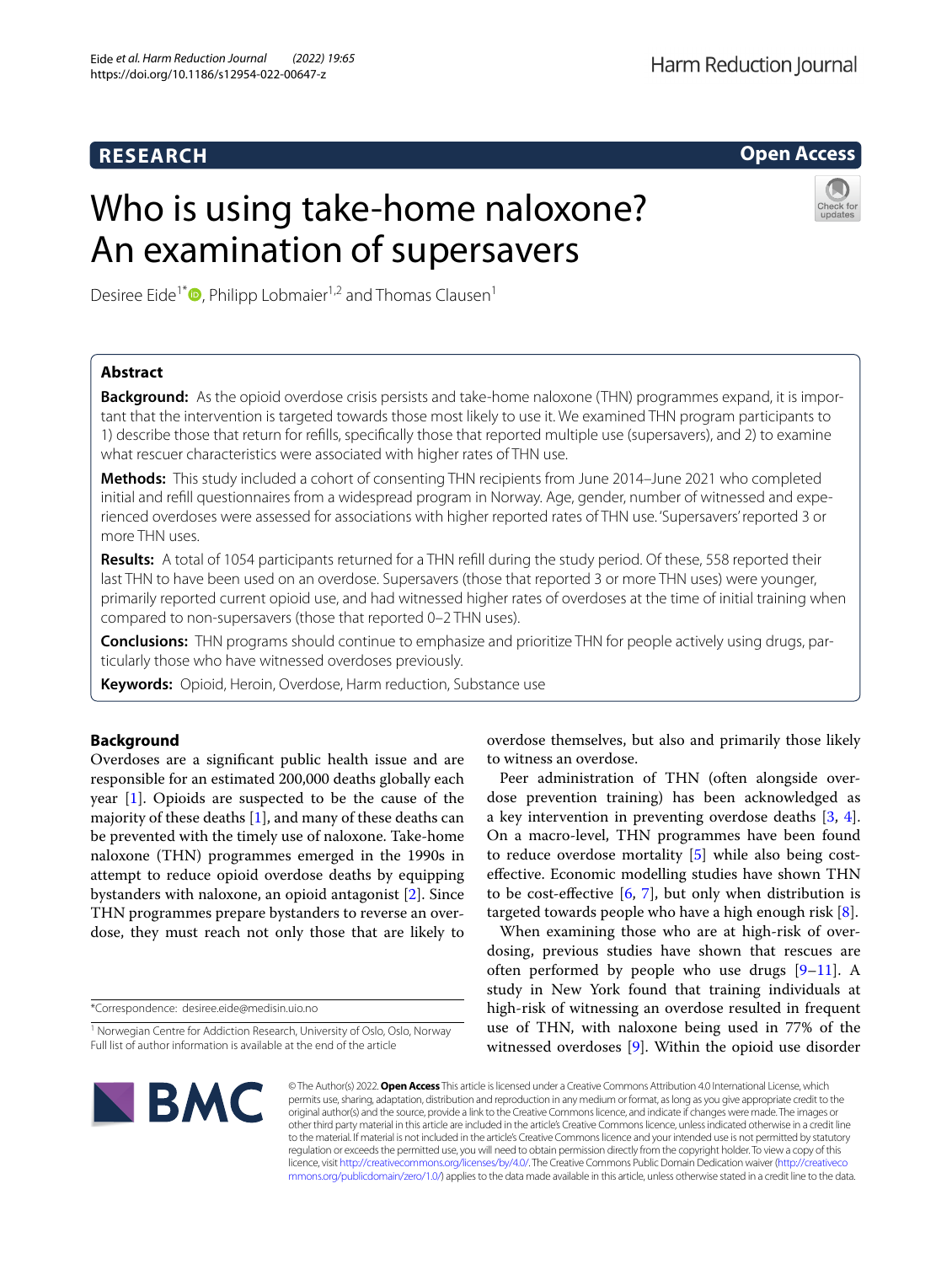(OUD) treatment setting, a yearlong cohort study found that nearly 20% of the OUD patients enrolled in the study had reversed an overdose within the year [\[12\]](#page-5-10).

As the opioid overdose crisis persists, and THN programmes expand, it is important that this intervention is targeted towards those most likely to use it. Budget constraints and resource scarcity that THN programmes commonly face mean it is important to optimize programmes  $[13, 14]$  $[13, 14]$  $[13, 14]$  $[13, 14]$ . Also, given that this group is often hard to reach, specifc and targeted outreach is essential. A more detailed description and understanding of who uses THN (a lot), i.e. 'supersavers', can help to guide the implementation of THN programmes to better reach those with the greatest potential of rescuing someone.

In this study, we investigated a cohort of THN programme participants and aimed to 1) describe those that return for reflls, specifcally those that reported multiple use of naloxone (supersavers), and 2) to examine what rescuer characteristics were associated with higher reports of THN use.

# **Methods**

### **Design and setting**

This study is a prospective cohort study based on data from consenting participants in the Norwegian THN programme from the period of June 2014 to June 2020. All individuals receiving THN were asked to complete questionnaires and provide consent to use their data for the study. Participation in the study was voluntary and did not preclude receiving THN. Because participants could receive THN without enrolling in the study, unique identifcation data were not captured on all participants at first distribution of kits. This reflected a decided priority in distributing naloxone over requiring complete registration and thus data collection from all participants.

The Norwegian THN programme is a widespread, government-supported public health initiative. The programme began as a pilot project in June 2014 as part of the National Overdose Prevention Strategy [\[15](#page-5-13)]. Details for the THN programme are described elsewhere [\[16](#page-5-14)]. Presently, the Norwegian THN programme is a national scheme, currently ofering naloxone at 125 distribution sites across the country. Naloxone is distributed within the national overdose prevention scheme without individual prescription or cost to recipients.

Data collection consists of (ideally) an initial baseline questionnaire at the frst training, followed by a refll questionnaire for all subsequent visits. A participant ID is generated using the frst three letters of their last name and the first four digits of their birthdate. This ID was used to link baseline and refll questionnaires across sites. Data are collected by staff working at the distribution sites at the point of THN training [\[17](#page-5-15)]. Data collection began on paper in 2014 but transitioned to electronic data collection for all sites by 2018. Participation in data collection is voluntary, and individuals can receive naloxone without flling in the questionnaires (at any time point).

#### **Measures**

The measures examined come from two separate questionnaires. The measures obtained from the baseline questionnaire include gender, age, current opioid use (current, previous, never), number of witnessed overdoses (never, once, 2–10 times, 11–20 times, more than 20 times), and the number of experienced overdoses (never, once, 2–10 times, 11–20 times, more than 20 times). From the refll questionnaires, we obtained: the rescuer's relationship to the person who overdosed (friend, acquaintance, partner, stranger, self, child, other), the overdose location (private home, shelter, on the street/public place, car/car park, other), number of reported THN saves, and number of returns for refills. This information did not overlap, and therefore, questions asked from the initial questionnaire were not repeated at subsequent reflls.

# **Inclusion**

Participants were included in this study if they returned one or more times for a refll and had provided data at baseline.

# **Supersaver**

Supersavers are defned as individuals who returned for a refll three or more times during the study period and reported that the sprays had been used on an overdose. This dichotomization of supersavers (as those used THN three or more times) and not supersavers (those that used THN zero to two times) was made due to the spread of the data and the need for sufficient amounts in each group. There were no limits to how many times someone could obtain a refll from the THN programme.

### **Statistical analysis**

Baseline demographic characteristics (gender, age, current opioid use status, number of witnessed overdoses, and number of experienced overdoses) are described for all participants. For witnessed overdoses, we describe the overdose location and the witnesses' relationship to the person who overdosed. Pearson Chi-square tests were used to assess the relationship between diferent participant characteristics (gender, current opioid use, and number of witnessed and experienced overdoses) and reported THN use ('not used' against 'used' and 'zero to two reports' against 'three or more reports') for participants who provided baseline data and refll data.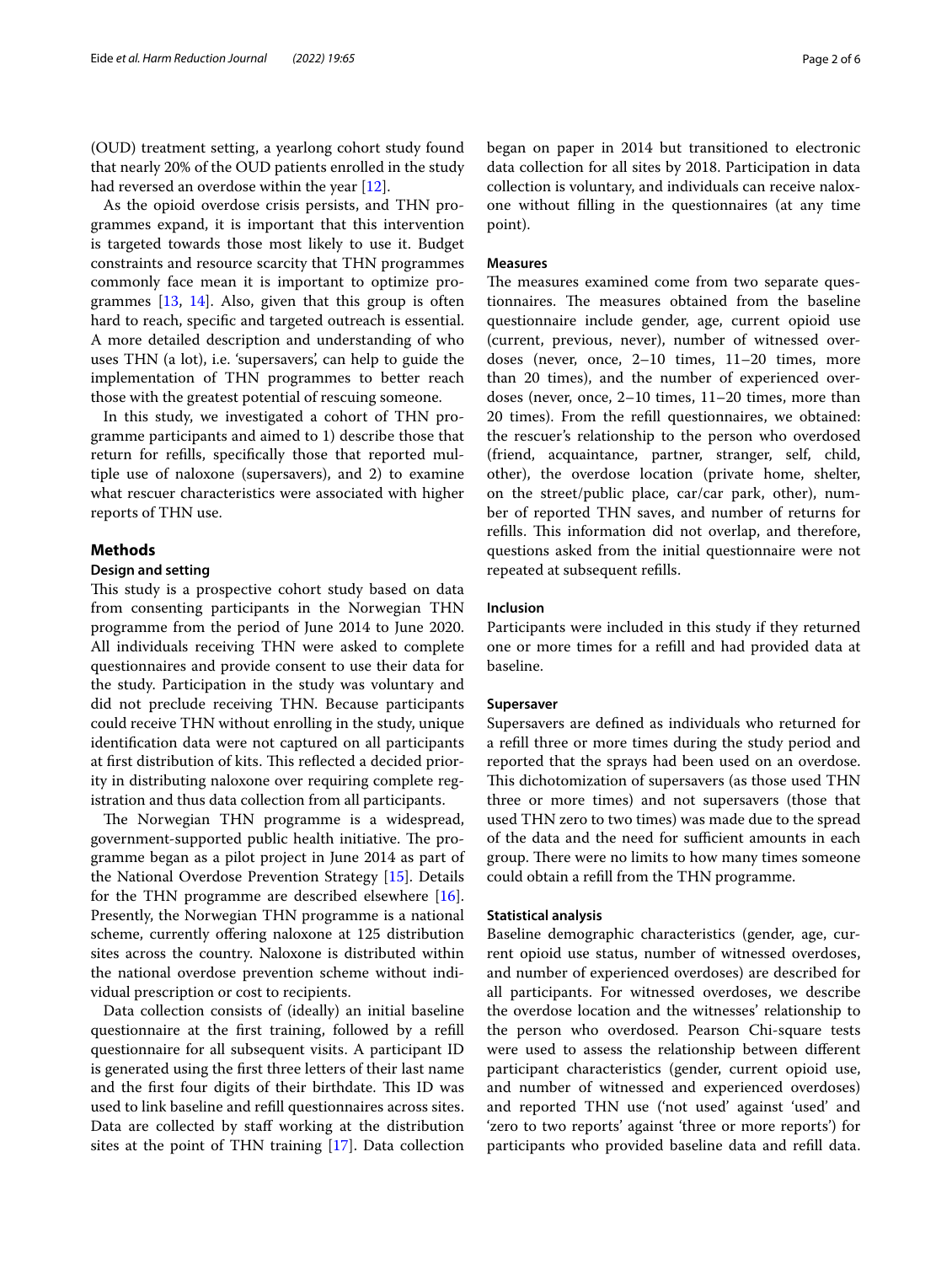Independent samples t tests were used to compare age and reported THN use ('not used' against 'used' and 'zero to two reports' against 'three or more reports').

All analyses were completed in IBM SPSS version 27.

# **Ethical approval**

This study was approved by the Norwegian Data Protection Official for Research.

# **Results**

# **Demographics**

The Norwegian THN programme distributed 15,708 kits from June 2014 until June 2021. Consent was received for 10,682 (68.0%) of the kits distributed. Of these, 5226 individuals completed initial baseline questionnaires and 1054 returned at least once to pick up a new spray. These 1054 make up the subset of participants in this study.

At baseline, the majority of the returning participants were male (66.7%) with a mean age of 38.2 years (Table [1\)](#page-2-0). Nearly all participants used opioids (either currently or previously) (91.8%,  $n = 968$ ). Over 90% ( $n = 953$ ) of returning participants had witnessed an overdose at some point prior to their frst naloxone training, and 61%

<span id="page-2-0"></span>**Table 1** Characteristics of take-home naloxone participants at initial training ( $n=1054$ )

| <b>Characteristics</b> | All returning participants |      |  |  |
|------------------------|----------------------------|------|--|--|
|                        | N                          | %    |  |  |
| Gender                 |                            |      |  |  |
| Male                   | 696                        | 66.0 |  |  |
| Female                 | 351                        | 33.3 |  |  |
| Missing                | 7                          | 0.7  |  |  |
| Age (mean/SD)          | 38.2                       | 10.1 |  |  |
| Missing                | 45                         | 4.3  |  |  |
| Current opioid use     |                            |      |  |  |
| Yes                    | 721                        | 68.4 |  |  |
| No                     | 333                        | 31.6 |  |  |
| Witnessed overdoses    |                            |      |  |  |
| Never                  | 80                         | 7.6  |  |  |
| Once                   | 53                         | 5.0  |  |  |
| 2-10 times             | 419                        | 39.8 |  |  |
| $11-20$ times          | 281                        | 26.7 |  |  |
| More than 20 times     | 200                        | 19.0 |  |  |
| Missing                | 21                         | 2.0  |  |  |
| Experienced overdoses  |                            |      |  |  |
| Never                  | 160                        | 15.2 |  |  |
| Once                   | 49                         | 4.6  |  |  |
| 2-10 times             | 411                        | 39.0 |  |  |
| $11-20$ times          | 99                         | 9.4  |  |  |
| More than 20 times     | 81                         | 7.7  |  |  |
| Missing                | 254                        | 24.1 |  |  |

 $(n=640)$  had experienced at least one overdose themselves. For all returning participants (both those that reported to have used THN and not),  $21\%$  (n=110) and 19% ( $n=200$ ), respectively, had witnessed more than 20 overdoses.

# **Take‑home naloxone reflls and use**

There were 1054 individuals who returned for a refill during the study period. Among those who returned for a refill, the median number of refills was  $2 (IQR=3)$ . There were 558 participants (52.9%) that reported that their THN was used at least once on an overdose, and 404 reported it had not. The 558 participants that reported using THN did so at 2216 overdose incidences (Table [2](#page-2-1)). The rescuer's relationship to the person who overdosed was nearly always known, as 'stranger' made up less than a quarter of cases (11.5%,  $n=255$ ). Over half of the THN uses occurred in private homes  $(58.5\%, n=1296)$ , followed by on the street/public locations  $(27.6\%, n=611)$ .

Among those that had returned for a refll, there were signifcant diferences between those that reported their last spray to have been used on an overdose and those that had not used their last spray on an overdose (i.e. lost it, gave it away, etc.). Among refllers, those that reported to have used their THN on an overdose were younger (M=37.5, SD=9.9; t (924)=1.67, *p*=0.048), reported current opioid use  $(\chi2=7.34, df=2, p=0.03)$ ,

<span id="page-2-1"></span>**Table 2** Overview on all reported overdose incidences when take-home naloxone was used

|                                      | N    | %    |
|--------------------------------------|------|------|
| Total                                | 2216 | 100  |
| Relationship to person who overdosed |      |      |
| Friend                               | 852  | 38.4 |
| Acquaintance                         | 586  | 26.4 |
| Partner                              | 137  | 6.2  |
| Stranger                             | 255  | 11.5 |
| Self                                 | 169  | 7.6  |
| Family                               | 14   | 0.6  |
| Client/patient                       | 18   | 0.8  |
| Other                                | 15   | 0.7  |
| Missing                              | 170  | 7.7  |
| Overdose location                    |      |      |
| Private home                         | 1296 | 58.5 |
| Shelter                              | 66   | 3.0  |
| On the street/public place           | 611  | 27.6 |
| Car or car park                      | 18   | 0.8  |
| Treatment or service centre          | 23   | 1.0  |
| Other                                | 22   | 1.0  |
| Unknown                              | 15   | 0.7  |
| Missing                              | 165  | 7.4  |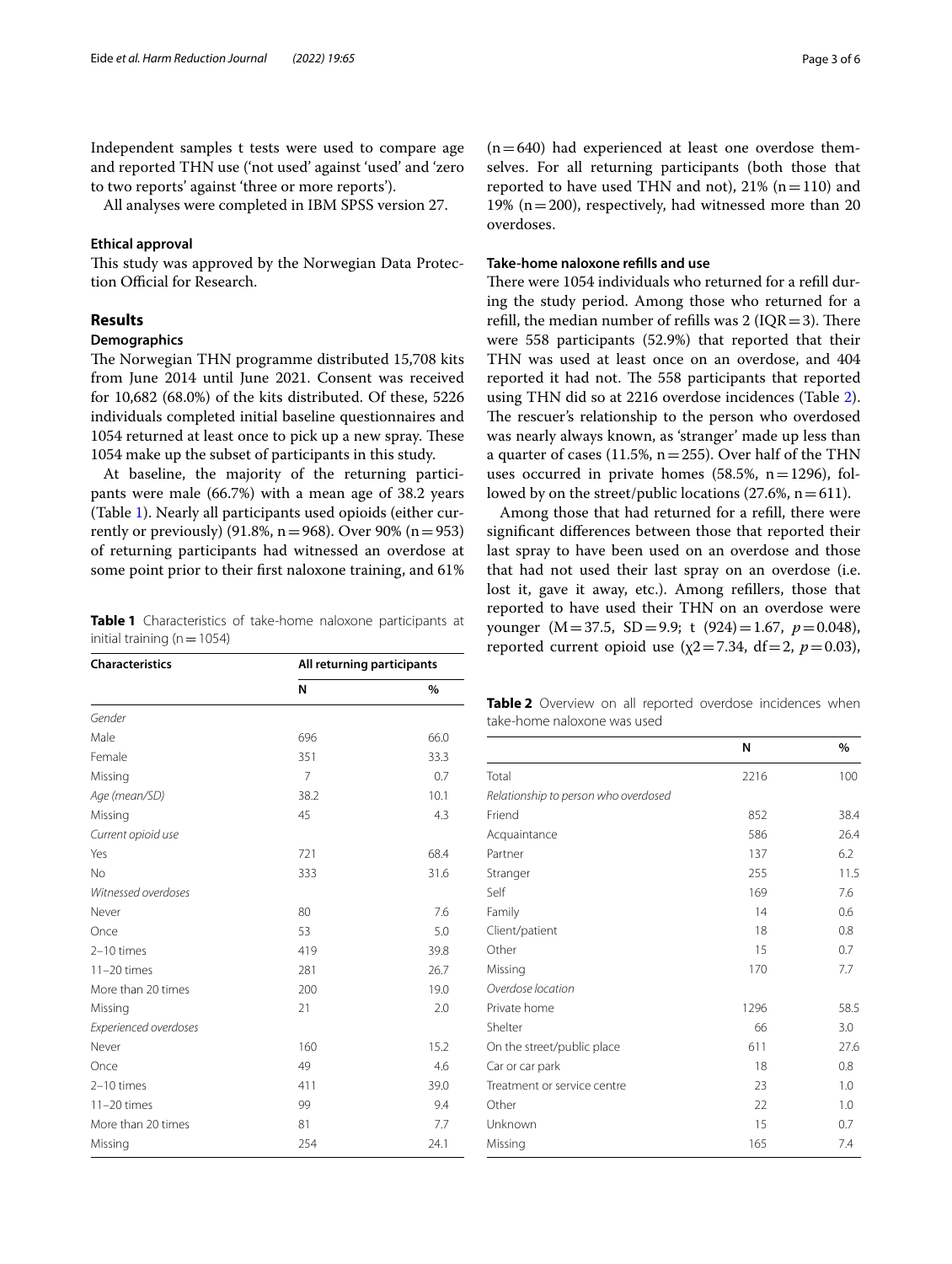had witnessed higher rates of overdoses at the time of initial training ( $\chi$ 2=15.83, df=4,  $p$ =0.003), and had experienced higher rates of overdoses at the time of initial training ( $\chi$ 2=10.74, df=4,  $p$ =0.03). There were no signifcant diferences between gender and reported use of THN when obtaining a refill ( $\chi$ 2 = 0.34, df = 1, *p* = 0.56).

# **Supersavers**

Participant characteristics for those who used THN on an overdose are summarized in Table [3](#page-3-0). Of those who had used their last THN on an overdose,  $70.8\%$  (n=395) returned  $1-2$  times,  $22.4\%$  (n=125) returned  $3-5$  times, and  $6.8\%$  (n=38) returned for refills 6 or more times. From the total reports of THN being used for an overdose, there were 163 participants (29.2%) that reported 3 or more uses. Supersavers (those that reported 3 or more THN uses were younger  $(M=36.4, SD=9.63; t$  $(924)=2.13$ ,  $p=0.02$ ), primarily reported current opioid use  $(\chi2=6.49, df=1, p=0.01)$ , and had witnessed higher rates of overdoses ( $\chi$ 2=18.461, df=4, *p*<0.001) (Table [3](#page-3-0)). While most participants who returned for a refll had experienced at least one overdose personally, 60.4% of the supersavers had experienced 2–10, and 11.1% experienced more than 20. However, these diferences between the groups of those who had used naloxone less than and more than 3 times were not found to be significant ( $\chi$ 2=8.026, df=4,  $p$ =0.09). Gender was not found to be signifcantly diferent between the supersavers and non-supersavers.

# **Discussion**

We found that over 90% of returning participants had witnessed an overdose at some point prior to their frst naloxone training. When examining characteristics of those that used THN and not used THN at the time of refll, those that reported to have used THN were younger, had higher rates of current opioid use, and had witnessed and experienced more overdoses at the point of their initial training. Supersavers (those who reported three or more THN uses) had similar characteristics, when compared to the non-supersaver group (reported zero to two THN uses). Supersavers were

| Characteristics       | All returning participants |      | Used THN 0-2 times |      | Used THN 3 or more times |      | $p$ -Value <sup>a</sup> |
|-----------------------|----------------------------|------|--------------------|------|--------------------------|------|-------------------------|
|                       | N                          | $\%$ | N                  | $\%$ | N                        | $\%$ |                         |
| Gender                |                            |      |                    |      |                          |      | 0.09                    |
| Male                  | 696                        | 66.0 | 544                | 68.1 | 100                      | 61.3 |                         |
| Female                | 351                        | 33.3 | 250                | 31.5 | 62                       | 38.0 |                         |
| Missing               | $7^{\circ}$                | 0.7  | 5                  | 0.5  | $\mathbf{1}$             | 0.6  |                         |
| Age (mean/SD)         | 38.2                       | 10.1 | 38.3               | 10.1 | 36.4                     | 9.6  | $0.02*^{b}$             |
| Missing               | 45                         | 4.3  | 27                 | 3.4  | 9                        | 5.5  |                         |
| Current opioid use    |                            |      |                    |      |                          |      | $0.01*$                 |
| Yes                   | 721                        | 68.4 | 542                | 67.8 | 127                      | 77.9 |                         |
| <b>No</b>             | 333                        | 31.6 | 257                | 32.2 | 36                       | 12.3 |                         |
| Witnessed overdoses   |                            |      |                    |      |                          |      | $0.001*$                |
| Never                 | 80                         | 7.6  | 61                 | 7.8  | 6                        | 3.8  |                         |
| Once                  | 53                         | 5.0  | 45                 | 5.6  | 5                        | 3.1  |                         |
| $2-10$ times          | 419                        | 39.8 | 329                | 41.2 | 57                       | 35.8 |                         |
| $11-20$ times         | 281                        | 26.7 | 197                | 24.7 | 65                       | 40.9 |                         |
| More than 20 times    | 200                        | 19.0 | 154                | 19.3 | 26                       | 16.4 |                         |
| Missing               | 21                         | 2.0  | 13                 | 1.6  | $\overline{4}$           | 2.5  |                         |
| Experienced overdoses |                            |      |                    |      |                          |      | 0.09                    |
| Never                 | 160                        | 15.2 | 126                | 21.1 | 22                       | 15.3 |                         |
| Once                  | 49                         | 4.6  | 38                 | 6.4  | 5                        | 3.5  |                         |
| 2-10 times            | 411                        | 39.0 | 294                | 49.2 | 87                       | 60.4 |                         |
| $11-20$ times         | 99                         | 9.4  | 81                 | 13.6 | 14                       | 9.7  |                         |
| More than 20 times    | 81                         | 7.7  | 58                 | 9.7  | 16                       | 11.1 |                         |
| Missing               | 254                        | 24.1 | 202                | 25.3 | 19                       | 11.7 |                         |

<span id="page-3-0"></span>**Table 3** Characteristics of participants who returned for a take-home naloxone refill grouped by number of reported uses (n = 1054)

\**p*= <0.05, THN: take-home naloxone

<sup>a</sup> Pearson Chi-square tests comparing participant characteristics against reported THN use rates (0–2 times, 3 or more times),

<sup>b</sup> Independent samples t test comparing age against reported THN use rates (0–2 times, 3 or more times)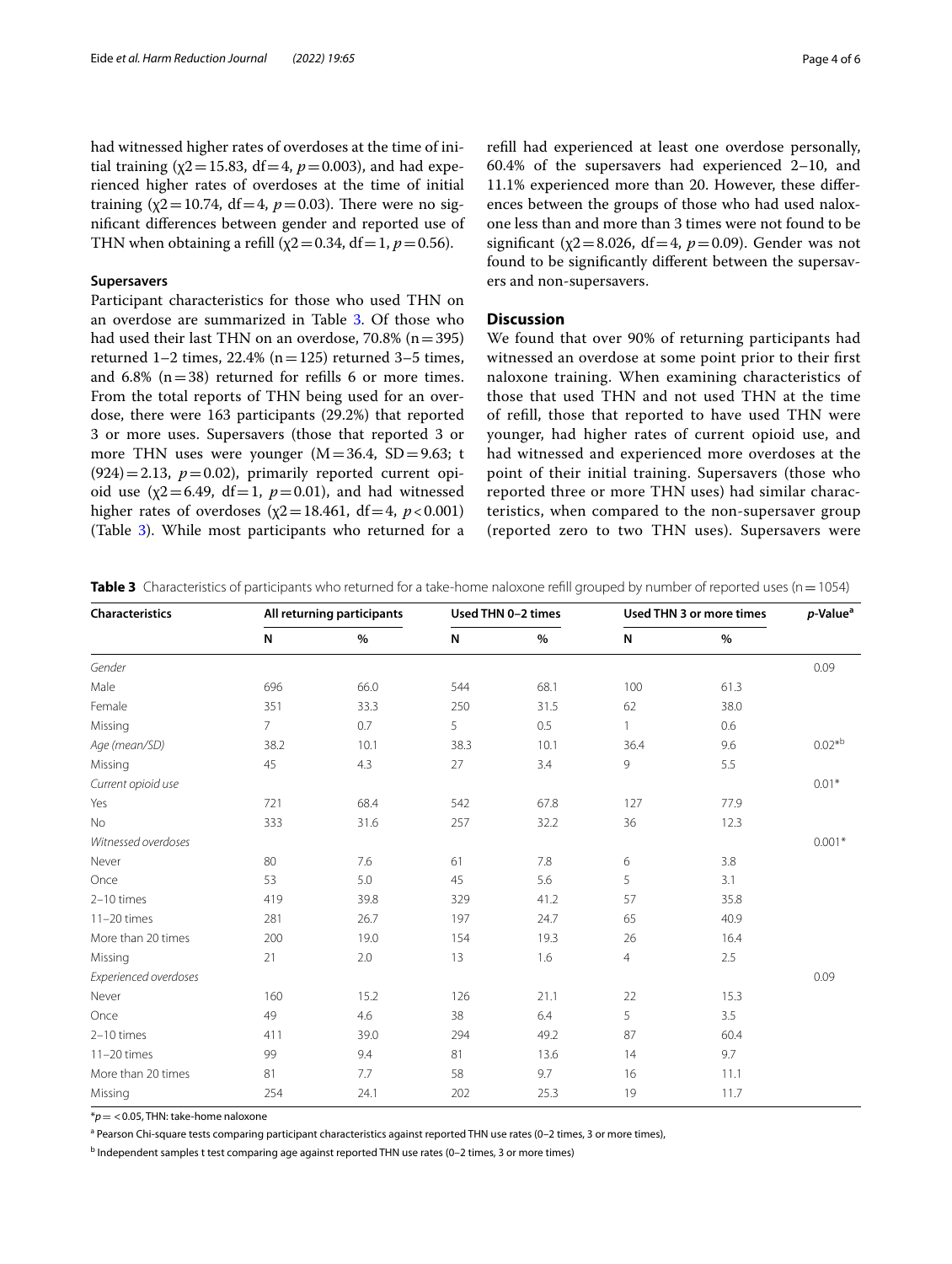associated with higher reports of current opioid use, higher rates of witnessed overdoses at the time of their initial training, and on average were younger when compared to the non-supersaver group. For those that reported using THN, most instances were on someone that the rescuer knew. Our fndings suggest that those returning for a THN refll, irrespective of how many times they have used THN, should be considered a highly relevant target group for THN distribution and outreach.

The majority of the participants in this study were people who currently or previously used opioids and had witnessed and/or experienced overdoses. Over 90% of our participants had witnessed at least one overdose at the time of their initial THN training, which is consistent (albeit on the high end) with global prevalence estimates [[18\]](#page-5-16). Others have suggested targeting THN programs towards people who use drugs and that these groups are the most likely to witness and respond to an opioid overdose  $[9, 10]$  $[9, 10]$  $[9, 10]$  $[9, 10]$ . The Norwegian THN program has targeted active drug users [\[16](#page-5-14)], which is supported by the characteristics of participants in this study. Individuals that returned for a THN refll (even in cases when previous THN was not used) were current opioid users, which is consistent with what others have found [\[10,](#page-5-17) [19](#page-5-18)].

Prior studies have found witnessing an overdose a predictor for naloxone use  $[10]$ . This is in line with our main fnding, as those that reported 11–20 witnessed overdoses at the initial THN training were also those that reported the highest rates of THN use. The supersaver group made up 15% of the sample but contributed to 29% of reported THN use. This further illustrates the importance of targeting this group of active drug users, particularly as THN programs expand to other potentially relevant groups, such as police, ambulance staf, and relatives of people who use drugs.

While often deemed 'hard-to-treat', the participants in this study returned for THN reflls, even in cases when their previous THN had not been used on an overdose. In a study of 'hard-to-reach' people who use drugs in Norway, poly-substance injectors who were outside of treatment had a 10 times higher mortality risk when compared to the general public  $[20]$  $[20]$  $[20]$ . This group, although outside of treatment, may be more accessible via lowthreshold facilities, often where THN distribution occurs. The participants in this study not only witnessed overdoses and returned to the THN distribution facilities for reflls, but also had high rates of personally experiencing overdoses. Of those that returned for a refll, over 60% had previously had an opioid overdose. This illustrates the dual importance of overdose prevention training for the participant as a rescuer, but also for personal overdose prevention education.

This study has a number of limitations. First, the data provided are self-reported and therefore subject to recall bias. The questionnaires did not include a time reference period, which would have improved the interpretation of our results. In addition, baseline data were not collected for all participants who returned for a refll, so reports of overdose reversals where baseline data were not available were not included in this study. Further, reports of reflls were only collected for those that returned to a distribution site, since no active follow-up occurred. We therefore may be missing overdose events when a participant did not complete baseline data, did not return for a refll questionnaire, or did not complete a refll questionnaire. Lastly, the government supported THN program and Norway, and the access to a range of distribution sites throughout the country may limit the generalizability of our fndings to diferent settings. Despite the limitations, this study was able to observe over 1,000 participants who returned for a THN refll and to explore associations with particular characteristics and higher reports of subsequent THN use.

In summary, we found that those who reported the highest rates of naloxone use (supersavers) were associated with reporting current opioid use and having witnessed a high number of overdoses at initial THN training. Our fndings support that THN programs continue to optimize access of THN to people actively using drugs, particularly those who have witnessed overdoses previously.

#### **Acknowledgements**

The authors would like to thank all participants and staff that have contributed to this study.

#### **Author contributions**

All authors contributed equally to the development of this manuscript. All authors read and approved the fnal manuscript.

#### **Funding**

No additional funding was received for this study.

#### **Availability of data and materials**

The datasets analysed during the current study are not publicly available due to privacy for the participants but are available from the corresponding author on reasonable request.

#### **Declarations**

#### **Ethics approval and consent to participate**

This study was approved by the Norwegian Data Protection Official for Research.

#### **Consent for publication** Not applicable.

#### **Competing interests**

The authors declare that they have no competing interests.